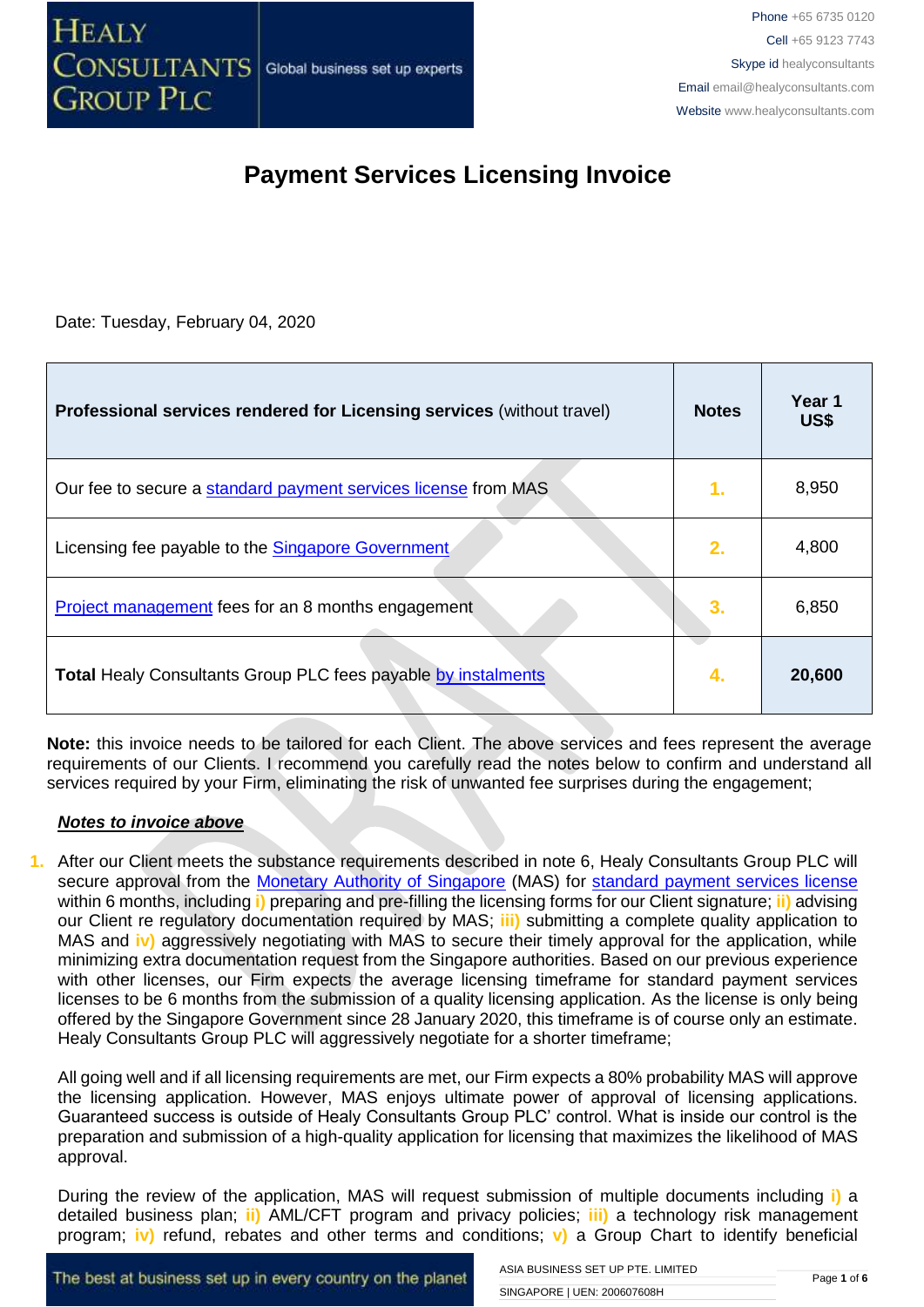ownership; **vi)** an Organizational Chart for the Singapore entity; **vii)** a risk management program; **viii)** proof of net worth from the shareholders or equivalent document showing the availability of capital (certified by the bank); **ix)** financial projections for 3 years; **x)** audited financial statements of our Client's existing business for the 3 past years and **xi)** other documents required to operate the specific business of our Client. If our Client requires Healy Consultants Group PLC to draft these documents, additional fees will apply;

Depending on the nationality of our Client, the profile of his customers and the nature of his business model, there is a 75% probability will revert to require the business to request appointment of at least 2 qualified directors. All directors must also have work experience and education commensurate with the expected trading activities and volume of the business. Depending on the size and reputation of our Client's existing Group, MAS can additionally revert to require our Client to find a joint venture partner holding 51% of the shares of the business. If required, Healy Consultants Group PLC can supply our Client with professional, qualified directors and potential joint venture partners for additional fees;

During the review of the licensing application, there is a 25% probability MAS will require one of the foreign directors to travel for a one-hour KYC meeting in Singapore. As always, Healy Consultants Group PLC will aggressively negotiate to waive this requirement. However, the ultimate power of approving such waiver lies with MAS. If our Client has to travel, we will implement [this travel policy;](http://www.healyconsultants.com/international-banking/corporate-accounts/meet-bank-officer/)

While preparing the license application of our Client, there is a 25% probability that Healy Consultants Group PLC determine that **i)** some of the business activities of our Client are subject to other regulatory licensing requirements than payment services licensing and / or **ii)** there is only a low probability of securing a license for our Client. If so, Healy Consultants Group PLC will immediately revert to our Client to suggest **i)** alternative licensing solutions and **ii)** alternative [low cost low tax jurisdictions;](http://www.healyconsultants.com/country-comparisons/low-cost-fx-brokerage-companies/)

There is a 25% probability the MAS will not welcome a formal license application from our Client or later rejects the quality complete application submitted by Healy Consultants Group PLC. In the unfortunate event this occurs, our Singaporean team will immediately advise our Client of alternative strategies including **i)** securing another license type with MAS or **ii)** securing a regulatory license from alternative jurisdictions like Mauritius, Labuan, Hong Kong or Cayman Islands;

- **2.** In order to operate a payment services business in Singapore, a company needs to secure a payment services license issued by the [Monetary Authority of Singapore.](http://www.mas.gov.sg/) The Government has not yet published the fees for applications and annual licensing fees, but [online documentation released](https://www.mas.gov.sg/-/media/MAS/Sectors/Guidance/Guidelines-on-Licensing-for-Payment-Service-Providers.pdf) by MAS suggests the standard fee payable will be **i)** SG\$1,500 for money changing **ii)** SG\$5,000 for other payment services (cumulative for businesses providing both services). The fees for a major payment services license will be higher. Following engagement completion, Healy Consultants Group PLC will refund our Client any excess of funds received over actual Government costs paid. All third party and government fees associated with legalization of company and/or individual documents will be borne by our Client;
- **3.** These Healy Consultants Group PLC project management fees relate to time and resources dedicated to:
	- **a.** thoroughly research and plan license applications for our Client;
	- **b.** devising strategies to **i)** minimise the total engagement period **ii)** complete the engagement without our Client travelling and **iii)** ascertain the need for a specific regulatory license;
	- **c.** Negotiate with MAS to avoid the need for a Singapore joint venture partner;
	- **d.** agreeing the optimum corporate structure with our Client;
	- **e.** submitting a high-quality company license application to the MAS;

The best at business set up in every country on the planet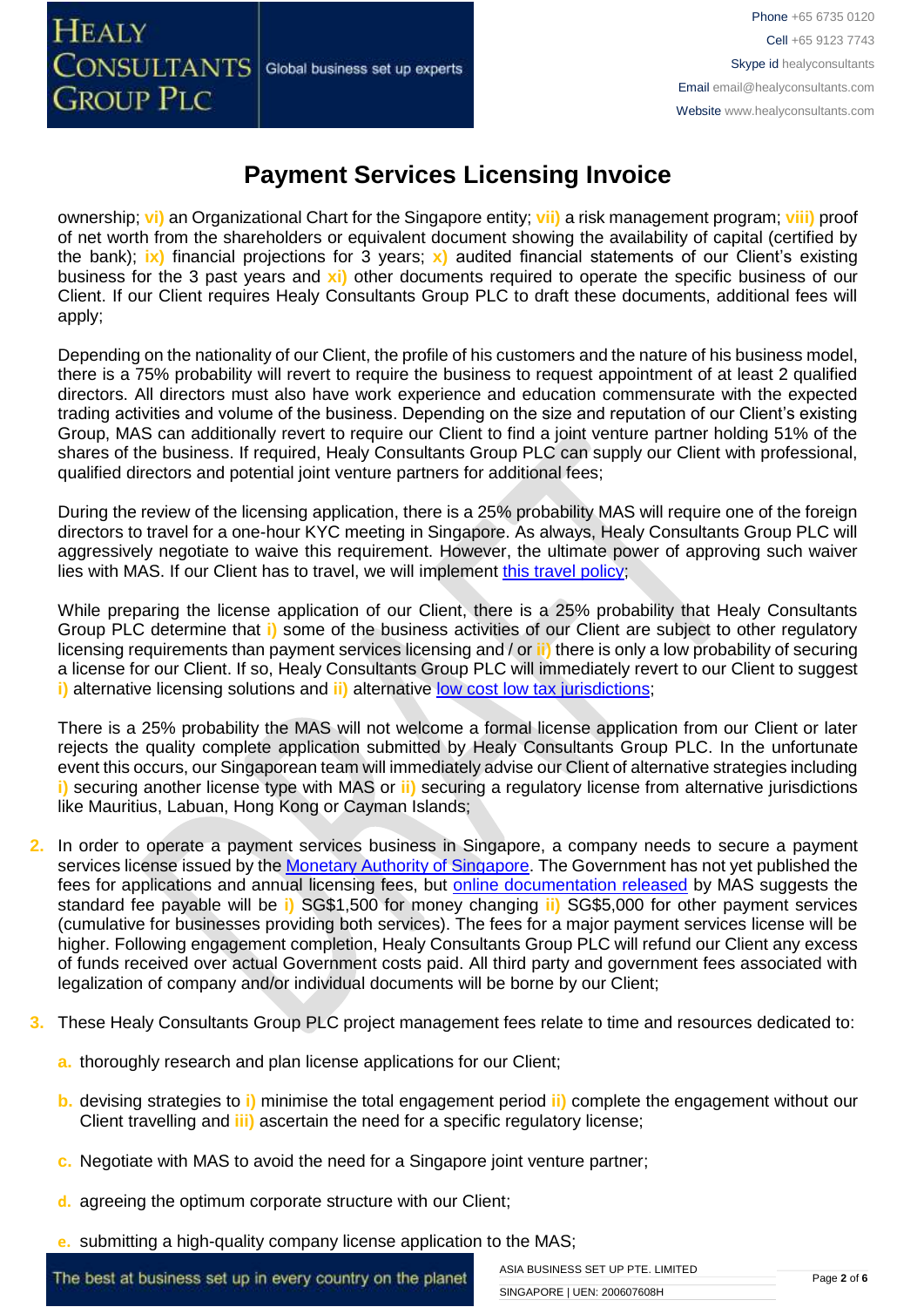

- **f.** choosing the optimum regulatory license for our Client's business activities;
- **g.** collating and supervising the legalisation and attestation and translation of Client documents;
- **h.** weekly detailed engagement [status updates](http://www.healyconsultants.com/index-important-links/weekly-engagement-status-email/) to our Client and weekly Friday conference calls;
- **i.** payment of retainer fees to multiple local lawyers and accountants;
- **j.** ensuring our Client complies with local regulations and legally owns and controls the new entity;
- **k.** ascertain the specific accounting, tax, legal and compliance considerations;
- **l.** finding solutions to [challenges that occur](http://www.healyconsultants.com/engagement-project-management/) throughout the engagement;
- **m.**determining the local and international tax obligations of the new entity, including corporate income tax, payroll taxes, withholding tax and sales taxes.
- **4.** All fees quoted in this invoice correspond to fees quoted [on Healy Consultants Group PLC's](http://www.healyconsultants.com/company-registration-fees/) website. Please review this invoice carefully to identify errors. During the rush of the business day, it is possible that Healy Consultants Group PLC inadvertently made fee calculation errors, typing errors or omitted services or omitted historic fee payments from Clients. In the unfortunate event you identify invoice errors, please revert to me directly re the same. I apologize in advance if I or my staff made invoice errors;
- **5.** During the review of the License Application, MAS will verify that **i)** all directors have work experience and education commensurate with the expected trading activities and volume of the business **ii)** at least one director is resident in Singapore and active in the management of the business. While a physical office in Singapore is legally not required, the regulations stipulate that money services operators must have at all times an officer acting as point of contact in Singapore and who can be reached during business hours. To meet this requirement, it is wise to rent a physical furnished office in Singapore and request the full time director (or another officer of the business) to be stationed there;

To meet the above requirements, Healy Consultants Group PLC can assist our Client to recruit an active resident director and find physical office premises for additional fees. **The monthly salary and annual rent will then be payable by our Client directly to the director and landlord respectively.** Just so you can plan, our Client should expect to pay a monthly rental fee of at least SG\$6,000 for the office premises. Full time active directors in Singapore usually expect monthly salaries of at least SG\$10,000 (excluding CPF) and this amount can be higher for candidates with work experience and higher qualifications;

Before accepting the submission of a payment services license application, MAS will additionally require our Client to appoint an active resident director holding Singaporean citizenship or Singapore permanent residency status, and with qualifications and work experience conmensurate with the expected activities of the business. If so, Healy Consultants Group PLC can assist our Client to [recruit](https://www.healyconsultants.com/corporate-advisory-services/staff-recruitment/) such staff member in Singapore for additional fees. Refer to note below fo further details re our service to locate a qualified director;

The best at business set up in every country on the planet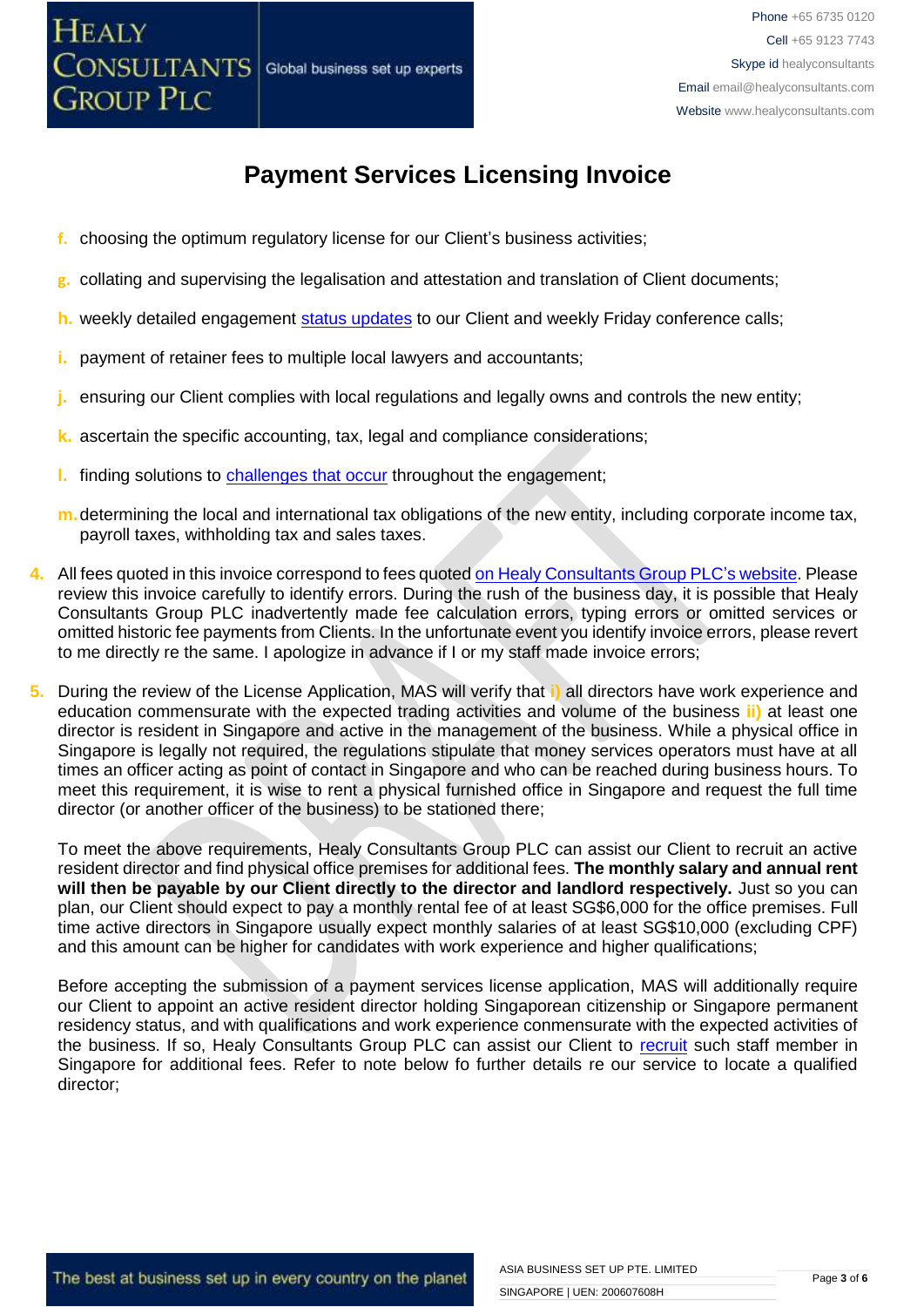# **CONSULTANTS** Global business set up experts

**GROUP PLC** 

**HEALY** 

### **Payment Services Licensing Invoice**

- **6.** The fees quoted in this invoice are a prediction of the fees required to efficiently and effectively complete this engagement in a timely manner. If during the engagement Healy Consultants Group PLC realizes that the project is more complex than anticipated, requiring a large additional investment of time, my Firm will revert to request additional fees;
- **7.** While preparing the above invoice, our Firm assumed your business will fall under the requirement of a standard payment service license with **i)** a total of transactions not exceeding i) SG\$3 million per month for money changers or **ii)** SG\$6 million per month for other businesses types. Businesses exceeding these thresholds require a major payment service license, for which requirements and timelines are much more stringent and our fees will be higher;
- **8.** Healy Consultants Group PLC will be pleased to assist your Firm obtain business [visa](http://www.healyconsultants.com/singapore-company-registration/employment-visas/) approvals. Our fee is US\$4,950 for the first employee, US\$3,950 for the second employee, US\$2,950 per employee thereafter. Our employee visa fees include preparation of a quality visa application and submitting to the correct Government immigration officers. The Government enjoys ultimate power of approval of visa applications. Consequently, guaranteed success is outside of Healy Consultants Group PLC's control. What is inside our control is the preparation and submission of a high-quality immigration visa application that maximizes the likelihood of visa approval. In the unfortunate event the visa application is rejected, Healy Consultants will be happy to submit an appeal to secure visa approval. Healy Consultants fees for each appeal amounts to US\$950;
- **9.** If our Client requires nominee shareholder and director [services,](http://www.healyconsultants.com/corporate-outsourcing-services/nominee-shareholders-directors/) Healy Consultants Group PLC will be pleased to assist. Our fee for professional, passive nominee corporate [shareholder](http://www.healyconsultants.com/national-shareholder-services/) amounts to US\$2,100 per annum. Our fee to be both nominee director and shareholder amounts to US\$9,600 per annum. Being the sole shareholders and sole director of a Client's company exposes Healy Consultants Group PLC to reputation, litigation and financial risk;
- 10. In accordance with the **Payment Services Act**, entities holding a standard payment license, there is a minimum capital requirements for this business in amount of S\$100,000 and a same amount to be deposited as security deposit with a local bank;
- **11.** If our Client and Healy Consultants Group PLC properly plan this engagement, our Clients will *not* have to travel during this engagement. Healy Consultants Group PLC will efficiently and effectively and aggressively complete company registration and corporate bank account opening in a timely manner without our Client presence. Instead, our Client will need to **i**) sign and get documents legalized in the embassy in their country of origin and **ii)** courier the originals to Healy Consultants Group



- **12.** Depending on our Client's business and nationality, the Singapore Government may require a special regulatory license to carry on your business in the country. Healy Consultants Group PLC will assist our Client secure license approval. However, the Government enjoys ultimate power of approval of company registrations and business licenses;
- **13.** While reviewing regulatory licensing for your business, there is 25% probability the MAS will request our Client to have local staff in Singapore. If required and for additional fees, Healy Consultants Group PLC to assist our Client to recruit a local quality employee including: **i)** source multiple quality candidates; **ii)** submit the candidates to our [recruitment process;](https://www.healyconsultants.com/corporate-advisory-services/staff-recruitment/) **iii)** aggressively and skilfully negotiate their salary; **iv)** supply a draft employment contract and **v)** supply you a detailed comparison table; comparing each candidate for your final interview;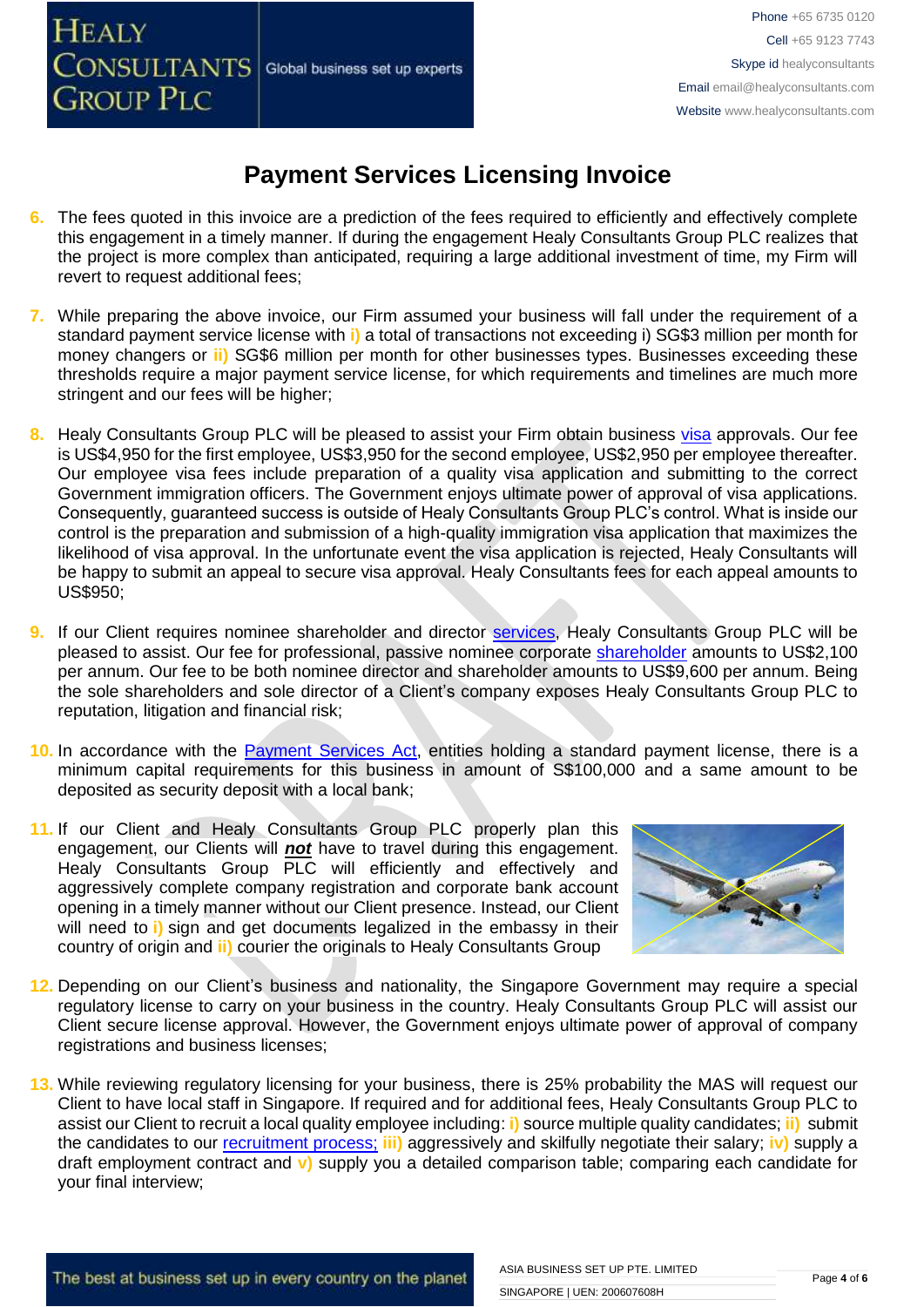- **14.** In accordance with [GST Law,](http://www.iras.gov.sg/irasHome/page03.aspx?id=648) a Singapore company is obliged to register for GST if annual sales exceeds or is expected to exceed S\$1 million in any calendar year. Healy Consultants Group PLC will be happy to assist you with GST registration for a one time fee of US\$550;
- **15.** Some of our Clients engage Healy Consultants Group PLC to [recruit](http://www.healyconsultants.com/corporate-outsourcing-services/how-we-help-our-clients-recruit-quality-employees/) local employees. We have a lot of experience in this area and we are quite skilled at securing quality candidates for our Clients;
- **16.** Monthly, quarterly and mid-year Government tax obligations include monthly and quarterly payroll reporting, VAT and corporation tax return filing. If you need our help, Healy Consultants Group PLC can complete monthly Government reporting for a monthly fee of US\$760. Healy Consultants Group PLC monthly support will include **i)** receive in Dropbox the monthly invoices from our client; **ii)** label monthly bank statement transactions; **iii)** preparation and submission of VAT returns and **iv)** submission of monthly employee payroll reporting;
- **17.** Payment services businesses are additionally required to submit monthly or quarterly reports to MAS. Our Firm can assist your business with the completion of the same, for additional fees to be agreed according to the scope of the work;
- **18.** During the engagement, shareholders and directors' documents may need to be translated into the local language; before the Government and Bank approves company registration and corporate bank account opening respectively. Consequently, our Client should budget for possible additional translation and embassy attestation fees. Either our Client or Healy Consultants Group PLC can complete this administrative task;

As always, Healy Consultants Group PLC will negotiate with all third parties to eliminate or reduce additional engagement costs. For transparency purposes, all third-party fee payments will be supported by original receipts and invoices. Examples of possible third-party payments include **i)** embassy fees; **ii)** notary public costs; **iii)** official translator fees;

- **19.** Some of our Clients request Healy Consultants Group PLC to provide temporary shared [office space](http://www.healyconsultants.com/virtual-office/) for 6 months until their preferred business premises is found. If your Firm requires this service, our one-time fee is US\$950. Monthly rental thereafter is paid directly to the landlord, independently of Healy Consultants Group PLC;
- **20.** It is important our Clients are aware of their personal and corporate tax obligations in their country of residence and domicile; and they will fulfil those obligations annually. Let us know if you need Healy Consultants Group PLC help to clarify your local and international annual tax reporting obligations;
- **21.** As stipulated on our [business website](http://www.healyconsultants.com/) and in section 3 of our engagement letter, Healy Consultants Group PLC will only commence the engagement following **i)** settlement of our fees and **ii)** completion and signing of our legal engagement letter;
- **22.** Healy Consultants Group PLC will only incorporate your company after 75% of [due diligence documentation](http://www.healyconsultants.com/due-diligence/) is received by email. Healy Consultants Group PLC will only open a corporate bank account after 100% of the Client's original due diligence documentation is received by courier;
- 23. During the annual renewal engagement with our Client, our in-house [Legal and Compliance Department](http://www.healyconsultants.com/about-us/key-personnel/cai-xin-profile/) reviews the quality and completeness of our Client file. Consequently, Healy Consultants Group PLC may revert to our Client to ask for more up to date [due diligence documentation;](http://www.healyconsultants.com/due-diligence/)
- **24.** To assist our Clients to minimize foreign exchange costs, we offer the payment in SG\$, Euro, Pounds or US\$. Kindly let me know in which currency your Firm prefers to settle our fees and I will send an updated invoice, thank you;

The best at business set up in every country on the planet